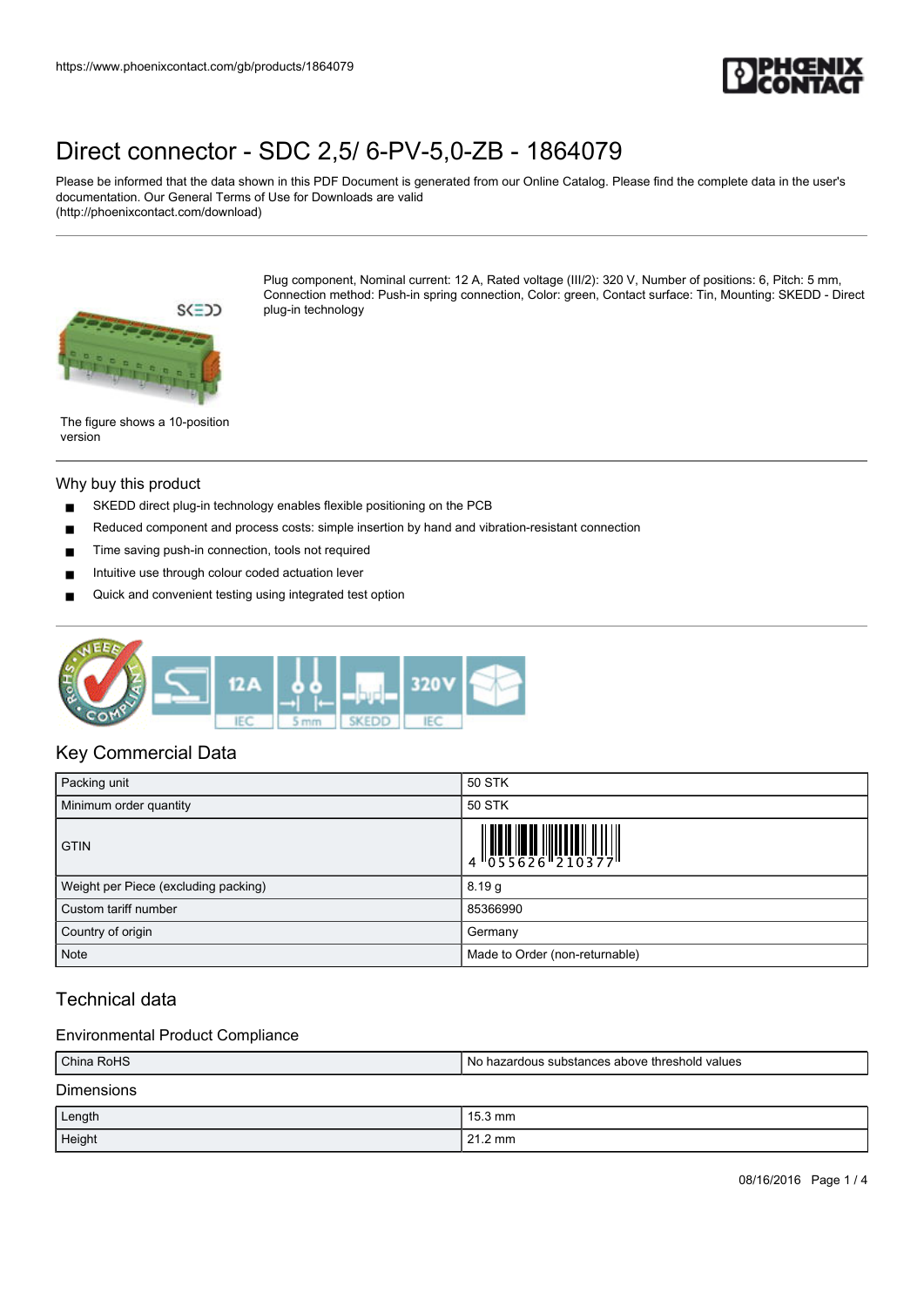

### Technical data

### Dimensions

| Width       | 38.18 mm  |
|-------------|-----------|
| Pitch       | $5.00$ mm |
| Dimension a | 25 mm     |

### General

| Range of articles                | SDC 2.5/-PV               |
|----------------------------------|---------------------------|
| Number of positions              | 6                         |
| Connection method                | Push-in spring connection |
| Rated surge voltage (III/3)      | 4 kV                      |
| Rated surge voltage (III/2)      | 4 kV                      |
| Rated surge voltage (II/2)       | 4 kV                      |
| Rated voltage (III/3)            | 200 V                     |
| Rated voltage (III/2)            | 320 V                     |
| Rated voltage (II/2)             | 320 V                     |
| Connection in acc. with standard | EN-VDE                    |
| Nominal current $I_N$            | 12A                       |
| Nominal cross section            | $2.5$ mm <sup>2</sup>     |
| Stripping length                 | $10 \text{ mm}$           |

### Connection data

| Conductor cross section solid min.                                         | $0.2$ mm <sup>2</sup>  |  |
|----------------------------------------------------------------------------|------------------------|--|
| Conductor cross section solid max.                                         | $2.5$ mm <sup>2</sup>  |  |
| Conductor cross section flexible min.                                      | $0.2$ mm <sup>2</sup>  |  |
| Conductor cross section flexible max.                                      | $2.5$ mm <sup>2</sup>  |  |
| Conductor cross section flexible, with ferrule without plastic sleeve min. | $0.25 \text{ mm}^2$    |  |
| Conductor cross section flexible, with ferrule without plastic sleeve max. | $2.5$ mm <sup>2</sup>  |  |
| Conductor cross section flexible, with ferrule with plastic sleeve min.    | $0.25$ mm <sup>2</sup> |  |
| Conductor cross section flexible, with ferrule with plastic sleeve max.    | $2.5$ mm <sup>2</sup>  |  |
| Conductor cross section AWG min.                                           | 24                     |  |
| Conductor cross section AWG max.                                           | 12                     |  |
| <b>Standards and Regulations</b>                                           |                        |  |

| Connection in | ۰N              |
|---------------|-----------------|
| standard      | $\cdot$ $\cdot$ |
| acc.          | --              |
| with          |                 |

## Drawings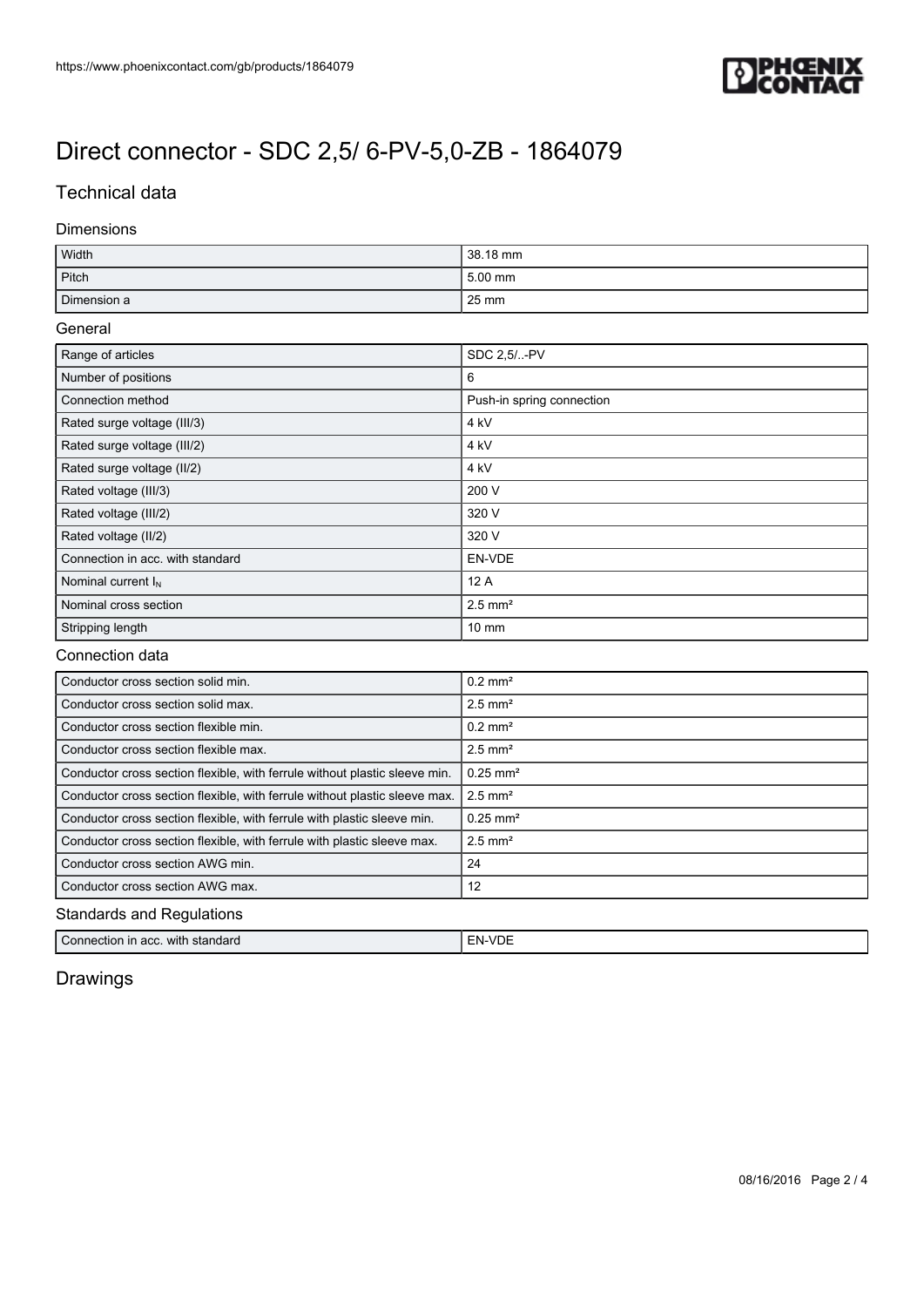

# **6,6 a**  $2,8$   $5$ **612,810 1,5 7,5 5,5 4,2 4,2 Ø3,3 Ø2 Ø2,4 Ø1,5**

Drilling diagram

Dimensional drawing



Size of the PCB: 1.6 mm

## **Classifications**

### eCl@ss

| eCl@ss 5.1 | 27261101 |
|------------|----------|
| eCl@ss 8.0 | 27440401 |
| eCl@ss 9.0 | 27440401 |

### ETIM

| ETIM 5.0 | .<br>. |
|----------|--------|
|          |        |

## Approvals

Approvals

#### Approvals

VDE approval of drawings / cULus Recognized / IECEE CB Scheme

### Ex Approvals

#### Approvals submitted

### Approval details

| VDE approval of drawings    |             |
|-----------------------------|-------------|
|                             |             |
| $\mathsf{Imm}^2$ /AWG/kcmil | $0.2 - 2.5$ |
| Nominal current IN          | 12A         |
| Nominal voltage UN          | 320 V       |